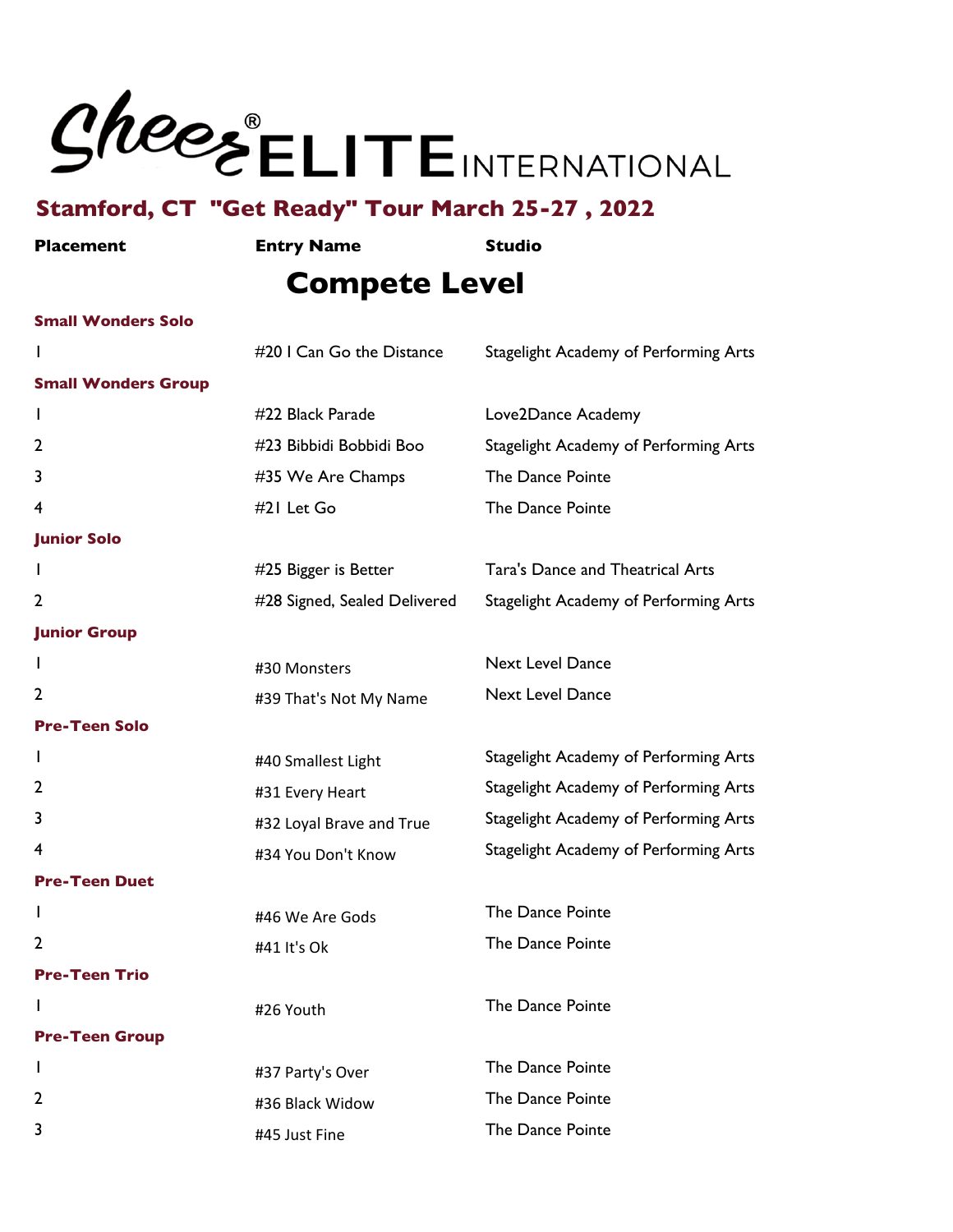

| <b>Placement</b>                 | <b>Entry Name</b>         | <b>Studio</b>                                |
|----------------------------------|---------------------------|----------------------------------------------|
| <b>Pre-Teen Large Group</b>      |                           |                                              |
| I.                               | #29 Good Morning          | The Dance Pointe                             |
| 2                                | #24 I Am Woman            | The Dance Pointe                             |
| 3                                | #19 Bring Em Out          | The Dance Pointe                             |
| <b>Teen Solo</b>                 |                           |                                              |
| J.                               | #33 Big Spender           | The Dance Pointe                             |
| $\mathbf{2}$                     | #27 Love Me               | The Dance Pointe                             |
| <b>Teen Trio</b>                 |                           |                                              |
| I                                | #42 Unstoppable           | The Dance Pointe                             |
| <b>Teen Group</b>                |                           |                                              |
| L                                | #43 Confident             | Magical Movements School of Dance            |
| <b>Senior Solo</b>               |                           |                                              |
| I                                | #44 We Don't Have to Lose | Love2Dance Academy                           |
| <b>Senior Duet</b>               |                           |                                              |
| I                                | #38 Wait For It           | The Dance Pointe                             |
|                                  | <b>Elite Level</b>        |                                              |
| <b>Small Wonders Solo</b>        |                           |                                              |
| I                                | #49 I Can't Say No        | Stagelight Academy of Performing Arts        |
| 2                                | #8A Coming Home           | Stagelight Academy of Performing Arts        |
| <b>Small Wonders Group</b>       |                           |                                              |
| I                                | #77 Stuff Like That       | Stagelight Academy of Performing Arts        |
| <b>Small Wonders Large Group</b> |                           |                                              |
| I                                | #72 Down                  | Stagelight Academy of Performing Arts        |
| <b>Junior Solo</b>               |                           |                                              |
| I                                | #53 Here I Am             | Stagelight Academy of Performing Arts        |
| $\mathbf{2}$                     | #50 In My Dreams          | Stagelight Academy of Performing Arts        |
| 3                                | #47 Wings                 | <b>Stagelight Academy of Performing Arts</b> |
| 4                                | #14A Heart of Stone       | Stagelight Academy of Performing Arts        |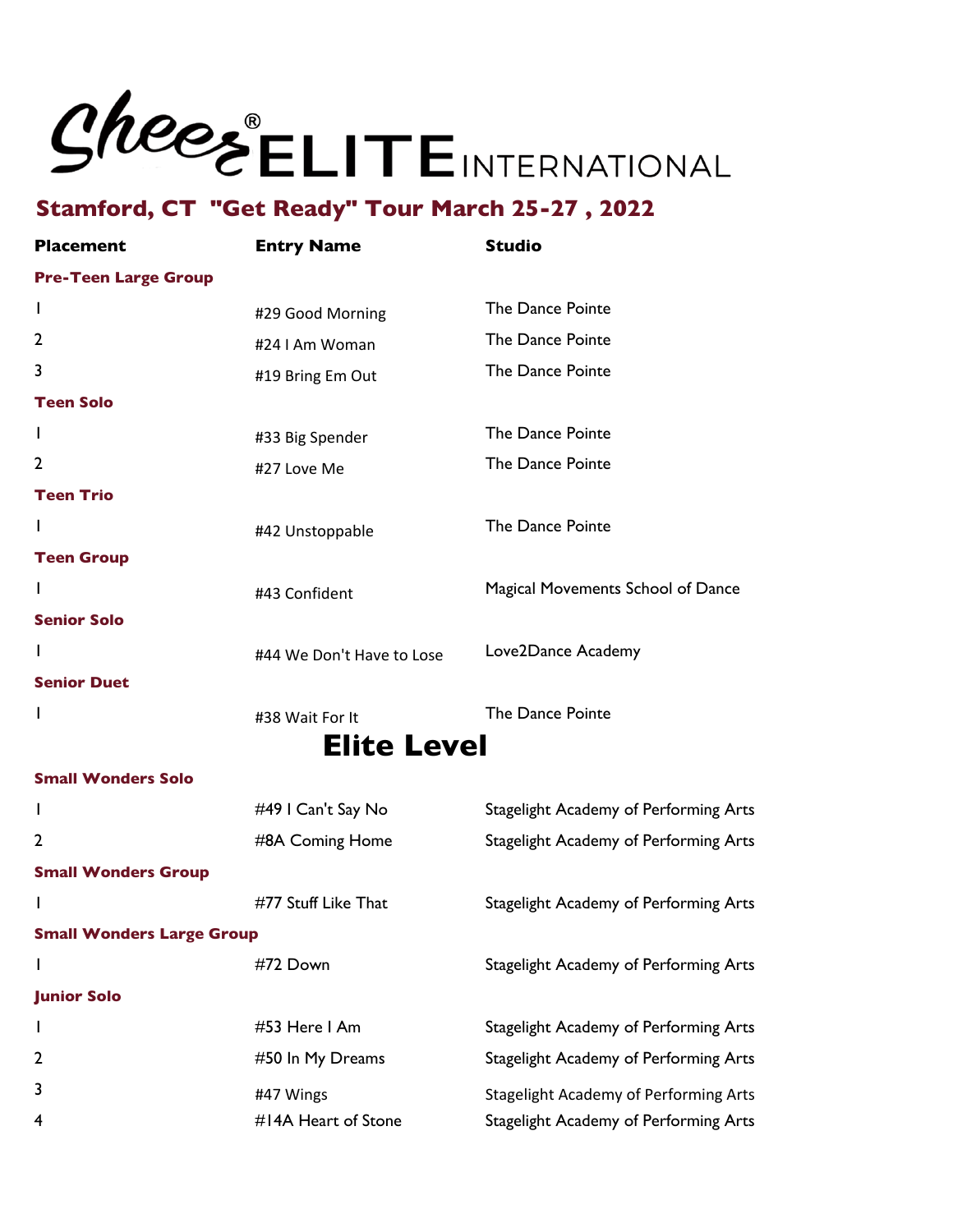### Shees ELITEINTERNATIONAL

| <b>Placement</b>            | <b>Entry Name</b>            | <b>Studio</b>                         |
|-----------------------------|------------------------------|---------------------------------------|
| 5                           | #70 Great Balls of Fire      | Landrum School of Performing Arts     |
| <b>Junior Duet</b>          |                              |                                       |
|                             | #62 Dear Future Husband      | Landrum School of Performing Arts     |
| <b>Junior Group</b>         |                              |                                       |
| L                           | #60 Six                      | Stagelight Academy of Performing Arts |
| $\overline{2}$              | #61 Pop                      | Rooftop Rhythms Dance Inc             |
| 3                           | #68 Crowd Go Crazy           | Rooftop Rhythms Dance Inc             |
| 4                           | $#56$ Baby                   | Fancy Feet Dance Studio               |
| <b>Junior Large Group</b>   |                              |                                       |
|                             | #54 Welcome to Wonderland    | Landrum School of Performing Arts     |
| <b>Pre-Teen Solo</b>        |                              |                                       |
|                             | #71 Fine Line                | Landrum School of Performing Arts     |
| 2                           | #102 Size                    | Landrum School of Performing Arts     |
| 3                           | #85 Dragon                   | Stagelight Academy of Performing Arts |
| 4                           | #89 Sunny Side Of The Street | Stagelight Academy of Performing Arts |
| 5                           | #87 Endangered Species       | Stagelight Academy of Performing Arts |
| <b>Pre-Teen Trio</b>        |                              |                                       |
|                             | #93 Get Me Bodied            | Fancy Feet Dance Studio               |
| <b>Pre-Teen Group</b>       |                              |                                       |
| L                           | #98 One Night Only           | Stagelight Academy of Performing Arts |
| 2                           | #96 Run To You               | Rooftop Rhythms Dance Inc             |
|                             | #92 Hoops                    | Rooftop Rhythms Dance Inc             |
| <b>Pre-Teen Large Group</b> |                              |                                       |
| L                           | #94 More                     | Stagelight Academy of Performing Arts |
| 2                           | #78 Dancing Queen            | Stagelight Academy of Performing Arts |
| 3                           | #83 My DNA                   | Fancy Feet Dance Studio               |
| 4                           | #108 Wondering               | Stagelight Academy of Performing Arts |
| 5                           | #116 Adrenalin               | Stagelight Academy of Performing Arts |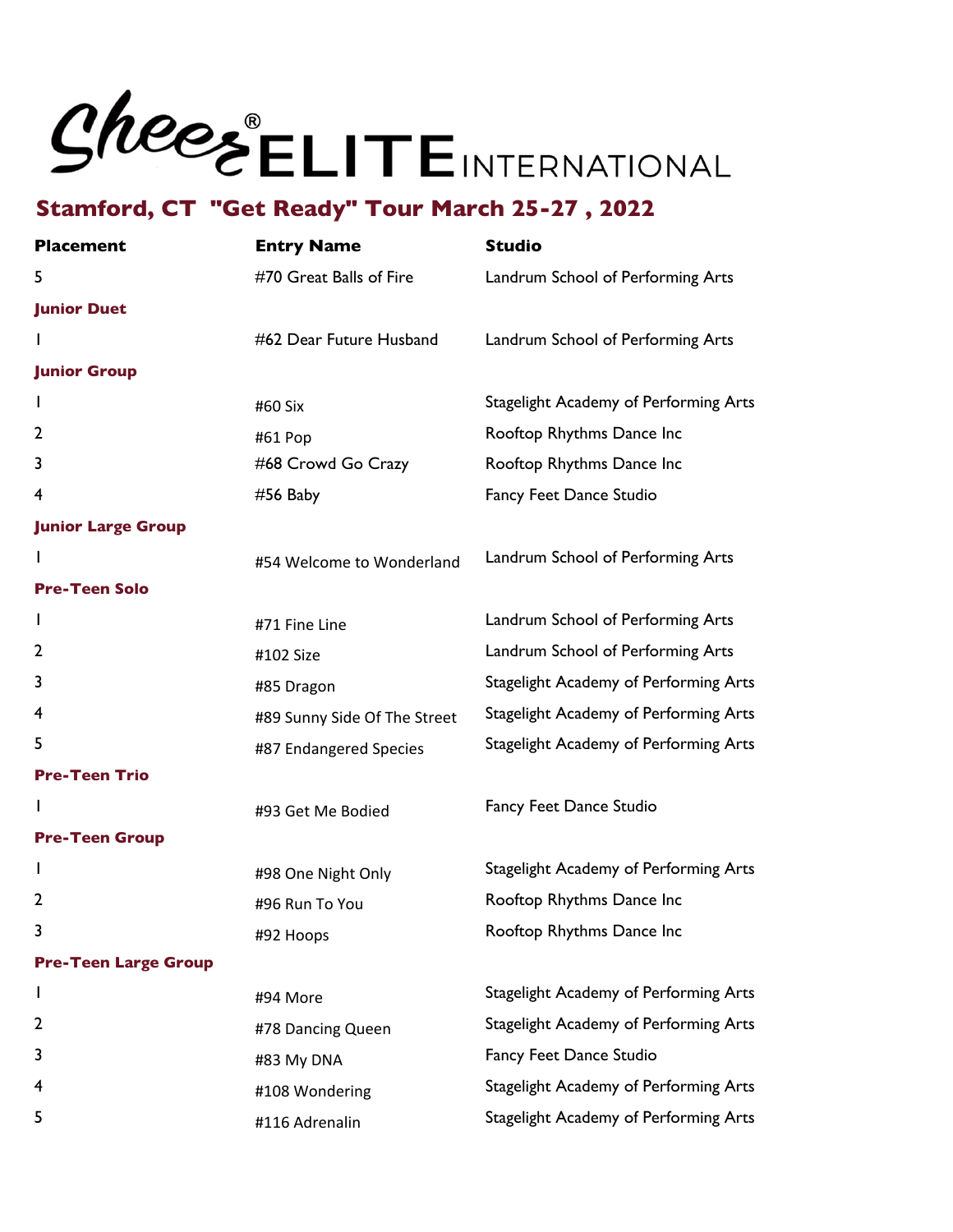### Shees ELITEINTERNATIONAL

| <b>Placement</b>        | <b>Entry Name</b>                   | <b>Studio</b>                         |
|-------------------------|-------------------------------------|---------------------------------------|
| <b>Pre-Teen Line</b>    |                                     |                                       |
|                         | #64 Project Runway                  | Stagelight Academy of Performing Arts |
| <b>Teen Solo</b>        |                                     |                                       |
| I                       | #147 One Way                        | Stagelight Academy of Performing Arts |
| 2                       | #153 Detonate                       | Stagelight Academy of Performing Arts |
| 3                       | #156 Islands                        | Stagelight Academy of Performing Arts |
| 4                       | #148 Dear Annie                     | Stagelight Academy of Performing Arts |
| 5                       | #160 Open Hands                     | Stagelight Academy of Performing Arts |
| <b>Teen Duet</b>        |                                     |                                       |
| L                       | #106 Kill The Lights                | Fancy Feet Dance Studio               |
| 2                       | #158 Move Ya Hips                   | <b>Next Level Dance</b>               |
| 3                       | #179 The Gift Of A Friend           | Tara's Dance and Theatrical Arts      |
| 4                       | #114 Always Remember Us This<br>Way | Landrum School of Performing Arts     |
| 5                       | #118 Missing You                    | Fancy Feet Dance Studio               |
| <b>Teen Trio</b>        |                                     |                                       |
| I                       | #166 Boogie Woogie Bugle Boy        | Tara's Dance and Theatrical Arts      |
| 2                       | #110 Hold On                        | Landrum School of Performing Arts     |
| 3                       | #169 Tightrope                      | <b>Next Level Dance</b>               |
| <b>Teen Group</b>       |                                     |                                       |
|                         | #144 Missing You                    | Stagelight Academy of Performing Arts |
| 2                       | #168 What's Happening               | Stagelight Academy of Performing Arts |
| 3                       | #131 Money                          | Stagelight Academy of Performing Arts |
| 4                       | #88 Jai Ho                          | Landrum School of Performing Arts     |
| 5                       | #135 Freestyle                      | Stagelight Academy of Performing Arts |
| <b>Teen Large Group</b> |                                     |                                       |
| $\mathbf{I}$            | #84 Be Italian                      | Landrum School of Performing Arts     |
| 2T                      | #122 Father Fathe                   | Fancy Feet Dance Studio               |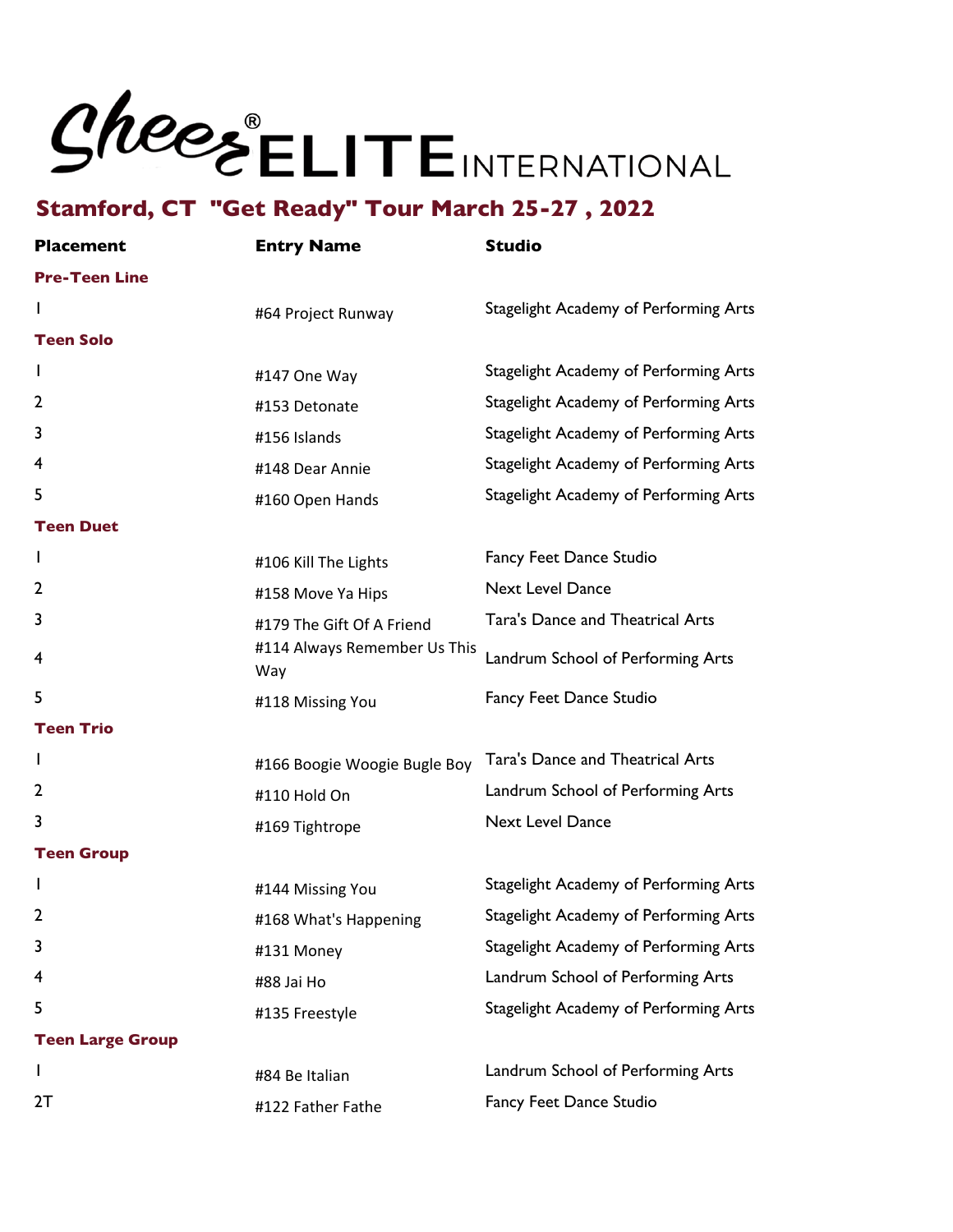## Shees ELITEINTERNATIONAL

| <b>Placement</b>        | <b>Entry Name</b>                       | <b>Studio</b>                         |
|-------------------------|-----------------------------------------|---------------------------------------|
| $\mathbf{2}$            | #192 Feeling Good                       | Landrum School of Performing Arts     |
| 3                       | #97 Copa Girls                          | Landrum School of Performing Arts     |
| 4                       | #126 Questions                          | Fancy Feet Dance Studio               |
| 5                       | #172 Don't Let the Sun Go<br>Down On Me | Landrum School of Performing Arts     |
| <b>Senior Solo</b>      |                                         |                                       |
| T                       | #194 Unclaimed Affair                   | Stagelight Academy of Performing Arts |
| $\mathbf{2}$            | #188 Disco Drum                         | Stagelight Academy of Performing Arts |
| 3                       | #191 Heart Cry                          | Stagelight Academy of Performing Arts |
| 4                       | #185 Blackout                           | Stagelight Academy of Performing Arts |
| 5T                      | #134 For Mia                            | Landrum School of Performing Arts     |
| 5                       | #159 Runaway                            | Landrum School of Performing Arts     |
| <b>Senior Duet</b>      |                                         |                                       |
| I                       | #151 Bad Girls                          | Fancy Feet Dance Studio               |
| $\mathbf{2}$            | #140 Body Language                      | Fancy Feet Dance Studio               |
| 3                       | #154 Find You                           | <b>Next Level Dance</b>               |
| <b>Senior Trio</b>      |                                         |                                       |
| L                       | #109 Waking Up Slow                     | Landrum School of Performing Arts     |
| $\mathbf{2}$            | #157 Catch Me Listening                 | Fancy Feet Dance Studio               |
| 3                       | #149 The Great One                      | Fancy Feet Dance Studio               |
| <b>Senior Group</b>     |                                         |                                       |
| I                       | #182 Endangered Species                 | Landrum School of Performing Arts     |
| $\mathbf{2}$            | #142 Creep                              | Landrum School of Performing Arts     |
| 3                       | #186 Somebody to Love                   | Landrum School of Performing Arts     |
| 4                       | #176 Another Day of Sun                 | Fancy Feet Dance Studio               |
| 5                       | #130 Darkside                           | Landrum School of Performing Arts     |
| 12 and Under Production |                                         |                                       |
| I.                      | #74 Vibes                               | Fancy Feet Dance Studio               |
| 2                       | #55 I'm Still Standing                  | Fancy Feet Dance Studio               |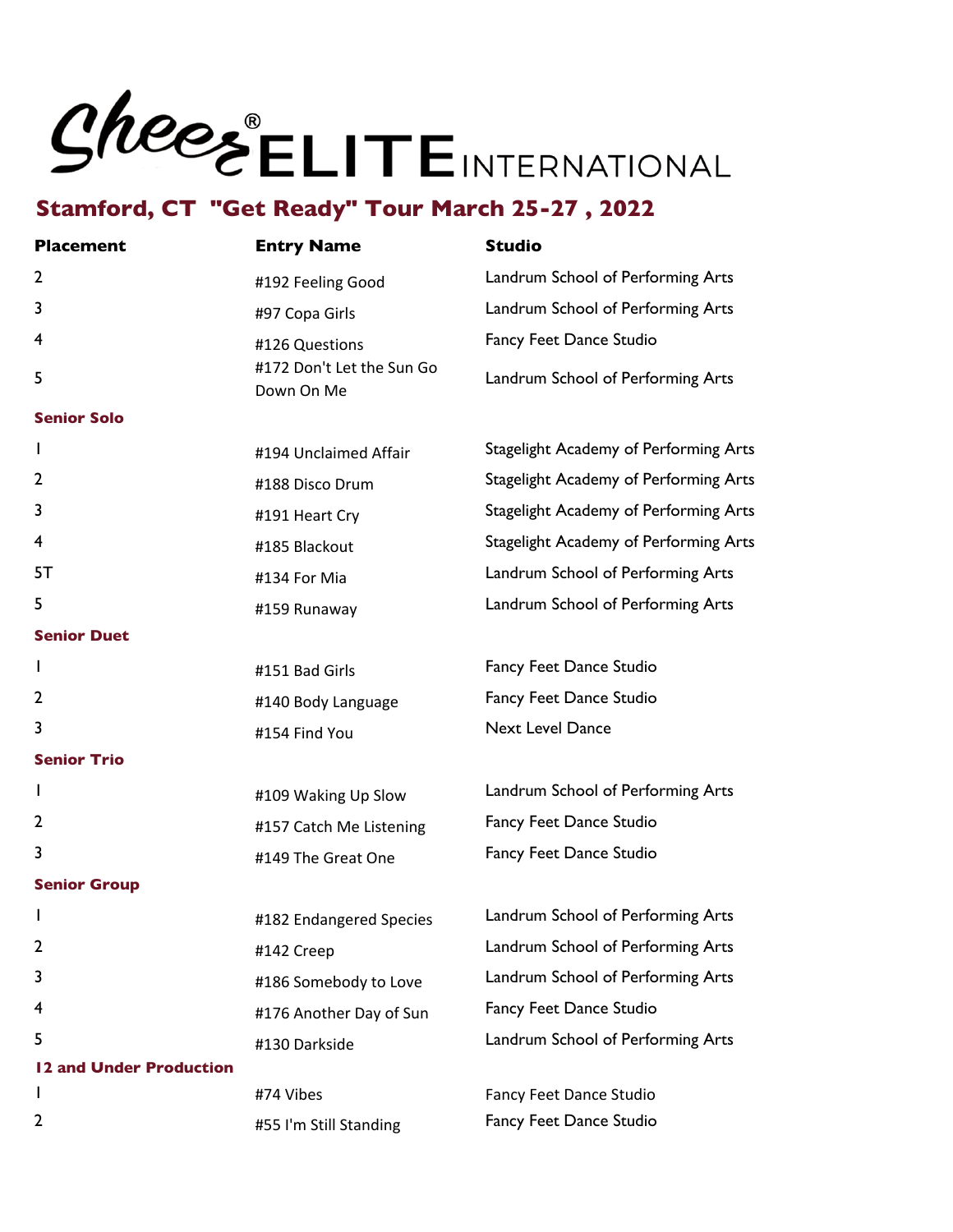# **SHEELITE INTERNATIONAL**<br>Stamford, CT "Get Ready" Tour March 25-27, 2022

| <b>Placement</b>                                 | <b>Entry Name</b>     | <b>Studio</b>                                |
|--------------------------------------------------|-----------------------|----------------------------------------------|
| <b>13 and Up Production</b>                      |                       |                                              |
|                                                  | #193 Open Up          | <b>Fancy Feet Dance Studio</b>               |
| $\overline{2}$                                   | #198 Believer         | <b>Fancy Feet Dance Studio</b>               |
| $\overline{3}$                                   | #199 In the End       | Rooftop Rhythms Dance Inc                    |
| <b>Overall Solo/Duet/Trio</b>                    |                       |                                              |
|                                                  | #194 Unclaimed Affair | <b>Stagelight Academy of Performing Arts</b> |
| <b>Overall Group/Large Group/Line/Production</b> |                       |                                              |
|                                                  | #64 Project Runway    | <b>Stagelight Academy of Performing Arts</b> |

### **Title Winners**

| Miss Small Wonder                                                                  | Magdalyn Corcoran | <b>Tara's Dance and Theatrical Arts</b> |
|------------------------------------------------------------------------------------|-------------------|-----------------------------------------|
| Miss Junior                                                                        | Kathryn Robins    | <b>Tara's Dance and Theatrical Arts</b> |
| Miss Pre-Teen                                                                      | Charlotte Yen     | Landrum School of Performing Arts       |
| Ist Runner Up                                                                      | Niki Kormusis     | Landrum School of Performing Arts       |
| 2n Runner Up                                                                       | Mia Seretis       | Landrum School of Performing Arts       |
| Miss Teen                                                                          | Cassie Espinoza   | <b>Tara's Dance and Theatrical Arts</b> |
| 1st Runner Up                                                                      | Nia Arnone        | Landrum School of Performing Arts       |
| 2n Runner Up                                                                       | Demi Englezos     | Landrum School of Performing Arts       |
| Miss Senior                                                                        | Mia Colangelo     | Landrum School of Performing Arts       |
| 1st Runner Up                                                                      | Penny Alatsas     | Tara's Dance and Theatrical Arts        |
| Sheer Artist Award - First Place High Score Solo/Duet/Trio - 2021 Tour or National |                   |                                         |

#### **Convention Scholarship**

Lucas Cardona Kathryn Robins Ciara Volson Gracie Turro Jazmin Vasquez Neriah Lopez Cassie Espinoza **Francesca Santanna** 

Briella Verdon Gillian Gundersen Keira Monaco Rylin Verdon Delaney Diaz Lacie Narissi-Larkin Taylor Diamond **Anisa Rullan** Carly Samalin Vivienne Yen **Bryana Gonzalez** Jazlene Barron Charlotte Yen Christina Papazahariou Allison Low Kaliyah Davis Mia Scagnelli Alyssa Goldsboro Nialynn Miro **Irene Mihalios** Amanda Stern Gabriella Ramirez Caylee Mecka Danielle Cappelli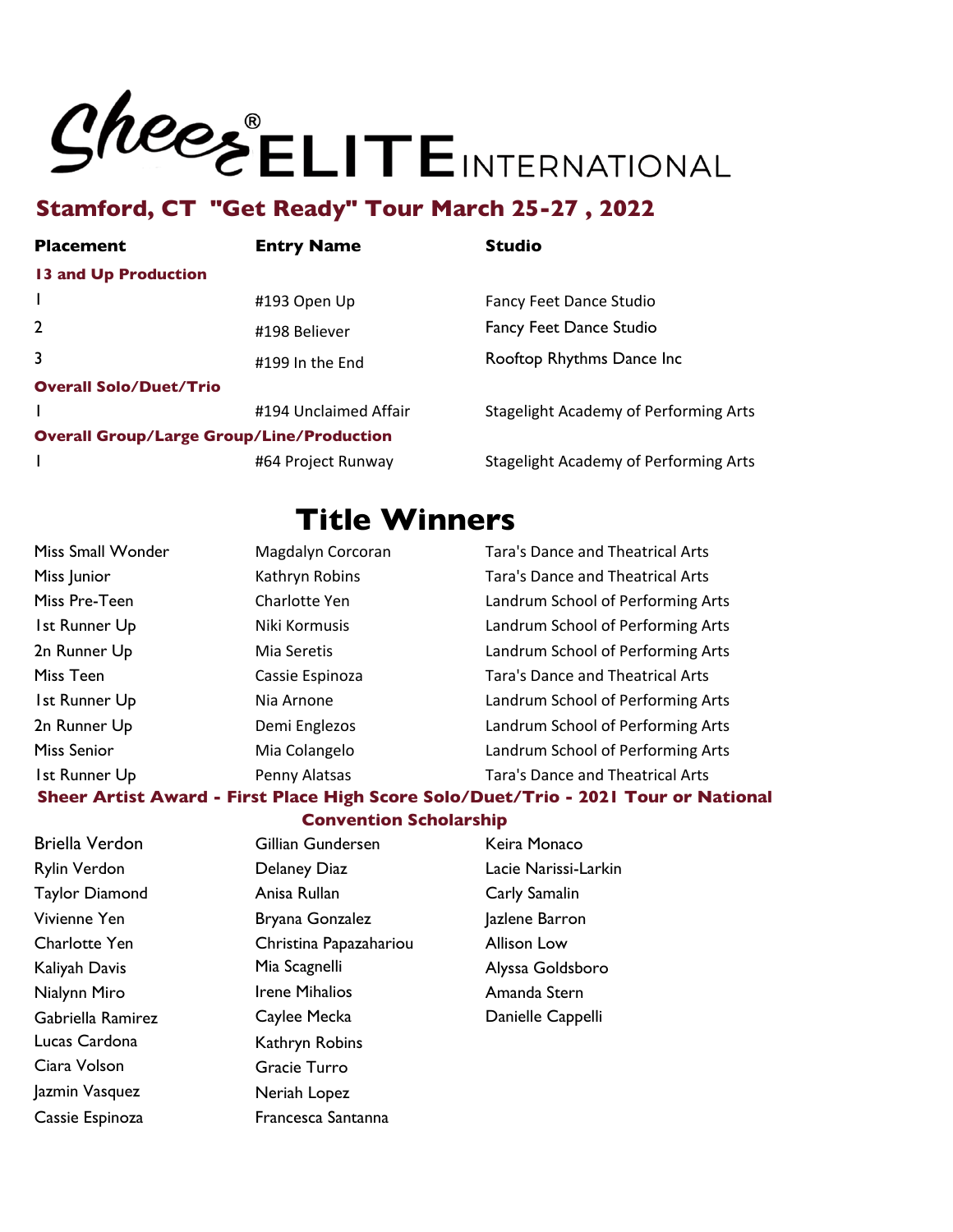

| <b>Placement</b>            | <b>Entry Name</b>                    | <b>Studio</b>                                                  |
|-----------------------------|--------------------------------------|----------------------------------------------------------------|
| Bella Atristain             | Gianna Ciancuillo                    |                                                                |
|                             |                                      | Sheer Competition Voucher - First Place High Score Group/Large |
|                             | <b>Group/Line/Production/Overall</b> |                                                                |
| <b>Small Wonders Group</b>  | \$100                                | Love2Dance Academy                                             |
| Junior Group                | \$100                                | <b>Next Level Dance</b>                                        |
| Pre-Teen Group, Pre-Teen    |                                      | The Dance Pointe                                               |
| Large Group                 | \$225                                |                                                                |
| <b>Teen Group</b>           | \$100                                | Magical Movements School of Dance                              |
| Small Wonders Group, Small  |                                      | Stagelight Academy of Performing Arts                          |
| Wonders Large Group, Junior |                                      |                                                                |
| Group, Pre-Teen Group,      |                                      |                                                                |
| Preteen Large Group, Pre-   | \$1,175                              |                                                                |
| Teen Line, Teen Group,      |                                      |                                                                |
| Overall Solo, Overall Group |                                      |                                                                |
| Junior Large Group, Teen    |                                      | Landrum School of Performing Arts                              |
| Large Group, Senior Group   | \$350                                |                                                                |
| 12 and Under Production, 13 |                                      | <b>Fancy Feet Dance Studio</b>                                 |
| and older Production        | \$300                                |                                                                |

#### **Sheer Choreography Award - Outstanding Choreography - 2021 National \$100 Credit**

| #186 Somebody to Love<br>#193 Open Up | Landrum School of Performing<br>Fancy Feet Dance Studio       |
|---------------------------------------|---------------------------------------------------------------|
| #30 Monsters                          | <b>Next Level Dance</b>                                       |
| #29 Good Morning                      | The Dance Pointe                                              |
|                                       | #166 Boogie Woogie Bugle Bo; Tara's Dance and Theatrical Arts |
| #168 What's Happening                 | Stagelight Academy of Performing Arts                         |

#### **Sheer Excellence Award - Recognition of Faculty in Convention Class - 2021**

#### **Full National Convention Scholarship**

| Kaitlyn Loureiro     | Samantha Denaples       | Mia Lopresti     |
|----------------------|-------------------------|------------------|
| Ava Napolitano       | Noa Turro               | Gianna Lopresti  |
| Sophia Maher         | Gabriella Gattoni       | Isla Sommella    |
| Jaylee Cruz          | <b>Madeline Stiefel</b> | Amiya Louis      |
| Zoe Irizarry         | Penny Alatsas           | Laila Gordon     |
| Jamie-Lynn Sanchez   | Sydney Freder           | Canya Lewis      |
| <b>Charlie Semon</b> | Ava Dee                 | Jabriyah Kennedy |
| Ava Pillari          | <b>Madison Freder</b>   |                  |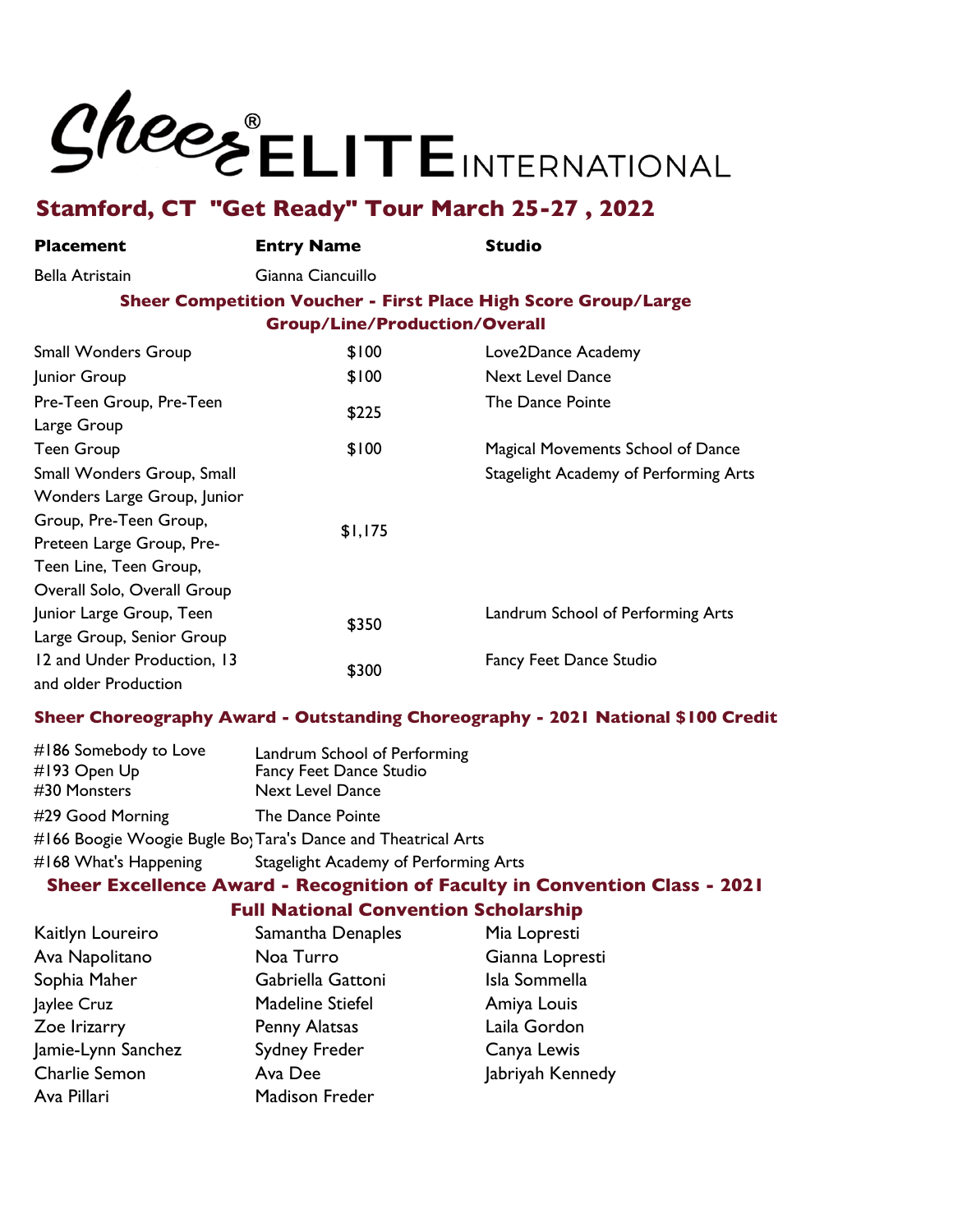

#### **Placement Entry Name Studio**

#### **Sheer Style Award - Highest Score per Dance Style - 2021 National \$100 Credit**

| Acrobatic              | #88 Jai Ho            | Landrum School of Performing Arts     |
|------------------------|-----------------------|---------------------------------------|
| Contemporary           | #194 Unclaimed Affair | Stagelight Academy of Performing Arts |
| Hip Hop                | #147 One Way          | Stagelight Academy of Performing Arts |
| <b>azz</b>             | #102 Size             | Landrum School of Performing Arts     |
| Lyrical                | #40 Smallest Light    | Stagelight Academy of Performing Arts |
| <b>Musical Theater</b> | #94 More              | Stagelight Academy of Performing Arts |
| Open                   | #188 Disco Drum       | Stagelight Academy of Performing Arts |
| Tap                    | #191 Heart Cry        | Stagelight Academy of Performing Arts |

#### **Sheer Director Award - Highest Score per Dance Studio - 2021 National \$100 Credit**

| #106 Kill the Lights             | <b>Fancy Feet Dance Studio</b>              |
|----------------------------------|---------------------------------------------|
| #71 Fine Line                    | Landrum School of Performing Arts           |
| #30 Monsters<br>#29 Good Morning | <b>Next Level Dance</b><br>The Dance Pointe |
| #152 Leave A Light On            | Tara's Dance and Theatrical Arts            |
| #194 Unclaimed Affair            | Stagelight Academy of Performing Arts       |

#### **MOVE - Half Intensive Scholarship**

Amaiya Louis (Half) Ciara Volson (Half)

#### **Wylliams Henry Contemporary Dance Summer Workshop Scholarship**

Anisa Rullan (Full)

#### **UNLV Summer Intensive Scholarship**

Mia Scagnelli (Full)

| Laila Gordon (Half)  | Jazmin Vasquez (Half) | Cassie Espinoza (Half) |
|----------------------|-----------------------|------------------------|
| Niki Kormusis (Half) | Nialynn Miro (Half)   | Charlotte Yen (Half)   |

#### **Congeniality Award**

Fancy Feet Dance Studio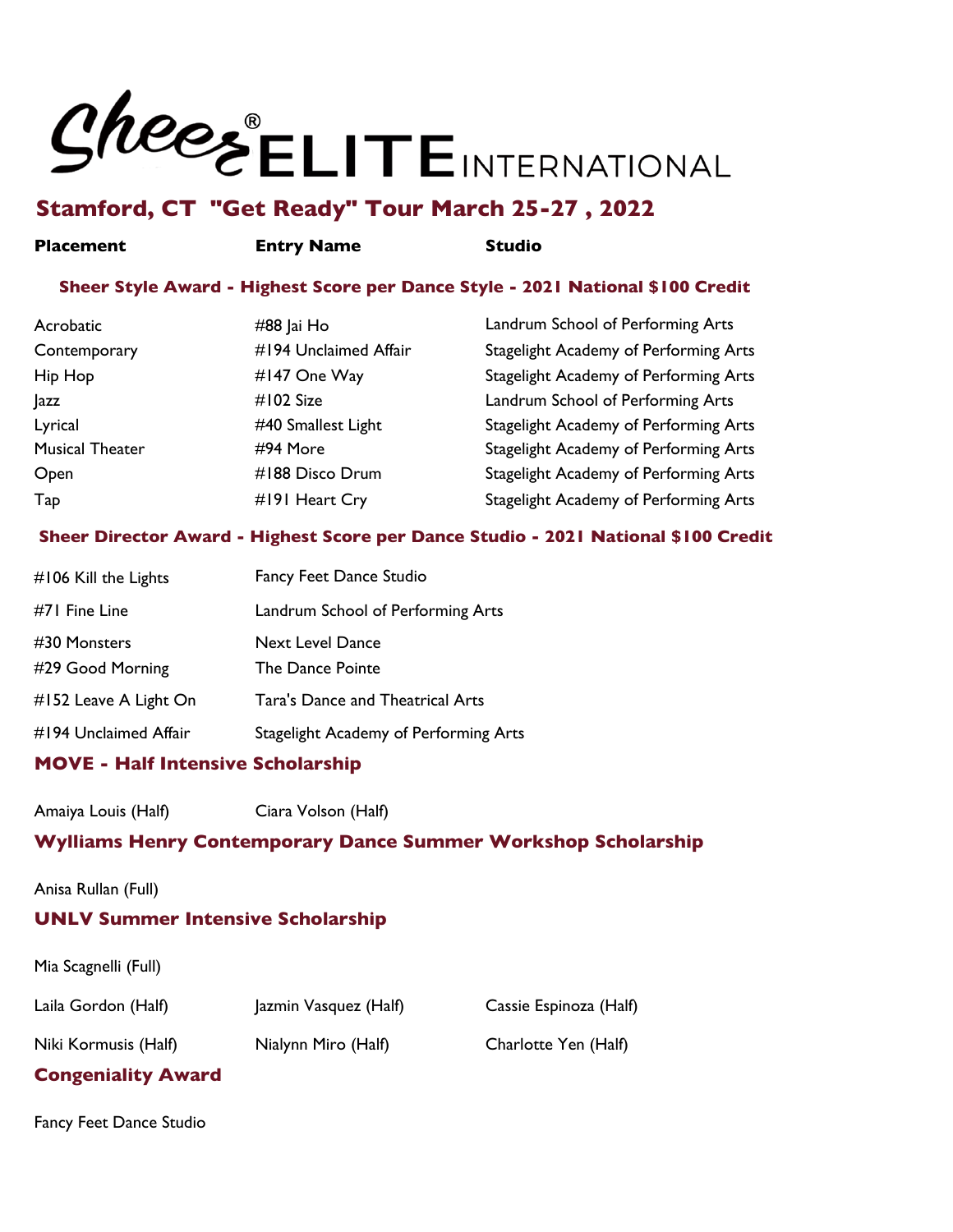

#### **Placement Entry Name Studio Vickie Sheer Award - Achievement Above and Beyond Expectations - 2021 National \$50 Credit**

| Small Wonder                  | Magdalyn Corcoran    | <b>Tara's Dance and Theatrical Arts</b> |
|-------------------------------|----------------------|-----------------------------------------|
| Junior                        | Ella Barnes          | Rooftop Rhythms Dance Inc               |
| Pre-Teen                      | Mia Seretis          | Landrum School of Performing Arts       |
| Teen                          | Ciara Volson         | Fancy Feet Dance Studio                 |
| Senior                        | Delaney Diaz         | Stagelight Academy of Performing Arts   |
| <b>Teen Male</b>              | Jayden Diaz          | Stagelight Academy of Performing Arts   |
| <b>CASH AWARDS</b>            |                      |                                         |
| <b>Industry Ready</b>         | #64 Project Runway   | Stagelight Academy of Performing Arts   |
| Artistic Intelligence         | #142 Creep           | Landrum School of Performing Arts       |
| <b>Emotional Execution</b>    | #122 Father Father   | Fancy Feet Dance Studio                 |
| <b>Beautiful Storytelling</b> | #175 Old Days        | Tara's Dance and Theatrical Arts        |
| <b>Special Awards</b>         |                      |                                         |
| <b>Sheer Excellence</b>       | #III Thunder         | Fancy Feet Dance Studio                 |
| Sheer Inspiration             | #153 Detonate        | Stagelight Academy of Performing Arts   |
| Sheer Technique               | #91 Heartcry         | Stagelight Academy of Performing Arts   |
| <b>Sheer Confidence</b>       | #147 One Way         | Stagelight Academy of Performing Arts   |
| Sheer Joy                     | #49   Can't Say No   | Stagelight Academy of Performing Arts   |
| Sheer Vibrancy                | #132 Good Thing      | Fancy Feet Dance Studio                 |
| Sheer Beauty                  | #53 Here I Am        | Stagelight Academy of Performing Arts   |
| Sheer Energetic               | #41It's Ok           | The Dance Pointe                        |
| Sheer Personality             | #25 Bigger is Better | <b>Tara's Dance and Theatrical Arts</b> |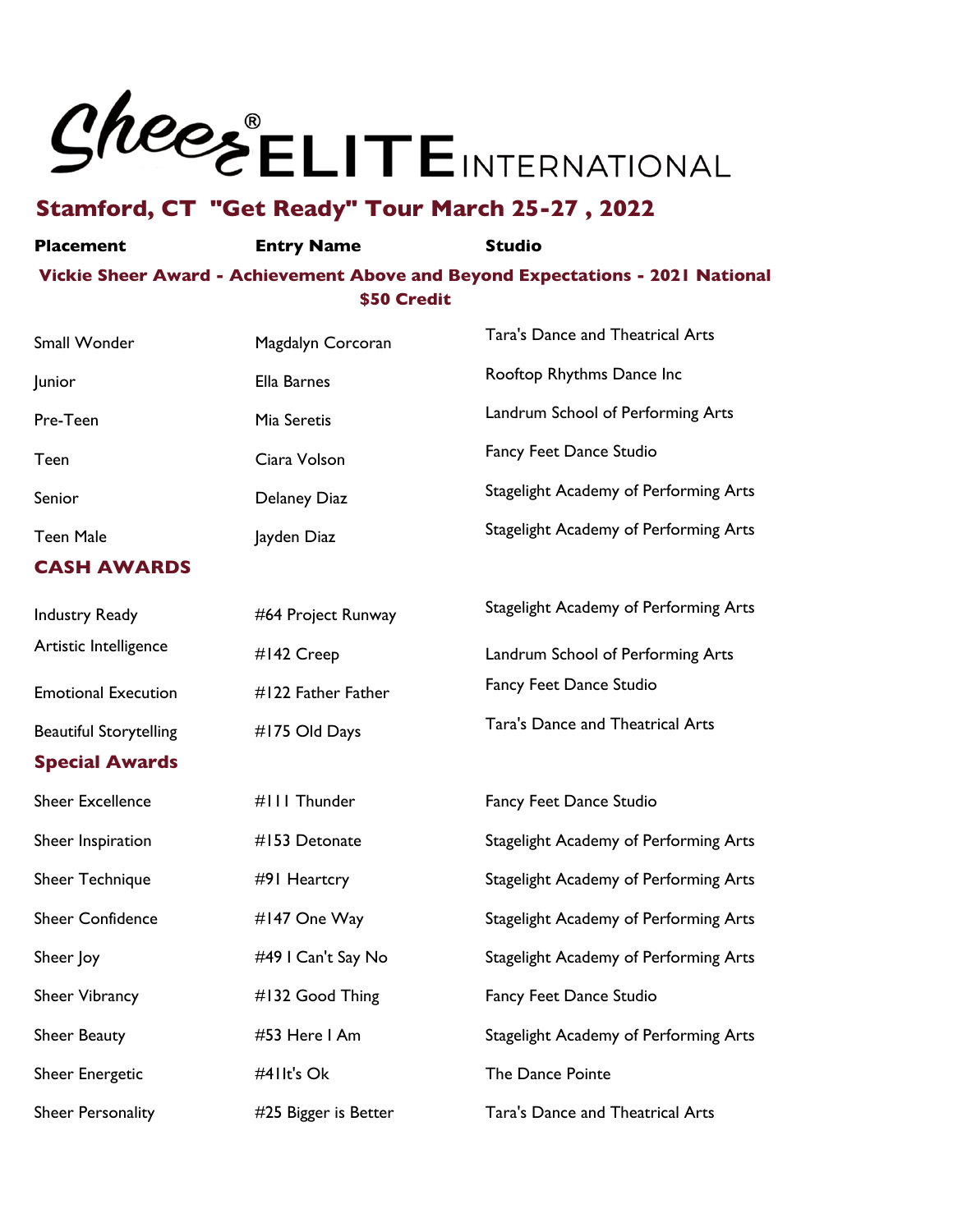

| <b>Placement</b>      | <b>Entry Name</b>         | <b>Studio</b>                           |
|-----------------------|---------------------------|-----------------------------------------|
| Sheer Sophistication  | #168A Rescue              | <b>Tara's Dance and Theatrical Arts</b> |
| Sheer Brilliance      | #40 Smallest Light        | Stagelight Academy of Performing Arts   |
| Sheer Entertainment   | #33 Big Spender           | The Dance Pointe                        |
| <b>Sheer Genius</b>   | #194 Unclaimed Affair     | Stagelight Academy of Performing Arts   |
| <b>Sheer Spirit</b>   | #79 Glam                  | Landrum School of Performing Arts       |
| Sheer Enthusiasm      | #68 Crowd Go Crazy        | Rooftop Rhythms Dance Inc               |
| Sheer Impressive      | #20 I Can Go the Distance | Stagelight Academy of Performing Arts   |
| Sheer Strength        | #65 Americano             | Landrum School of Performing Arts       |
| <b>Sheer Control</b>  | #134 For Mia              | Landrum School of Performing Arts       |
| Sheer Leap            | #127 Dancing in the Sky   | Landrum School of Performing Arts       |
| <b>Sheer Fabulous</b> | #55 I'm Still Standing    | <b>Fancy Feet Dance Studio</b>          |
| Sheer Dazzling        | #23 Bibbidi Bobbidi Boo   | Stagelight Academy of Performing Arts   |